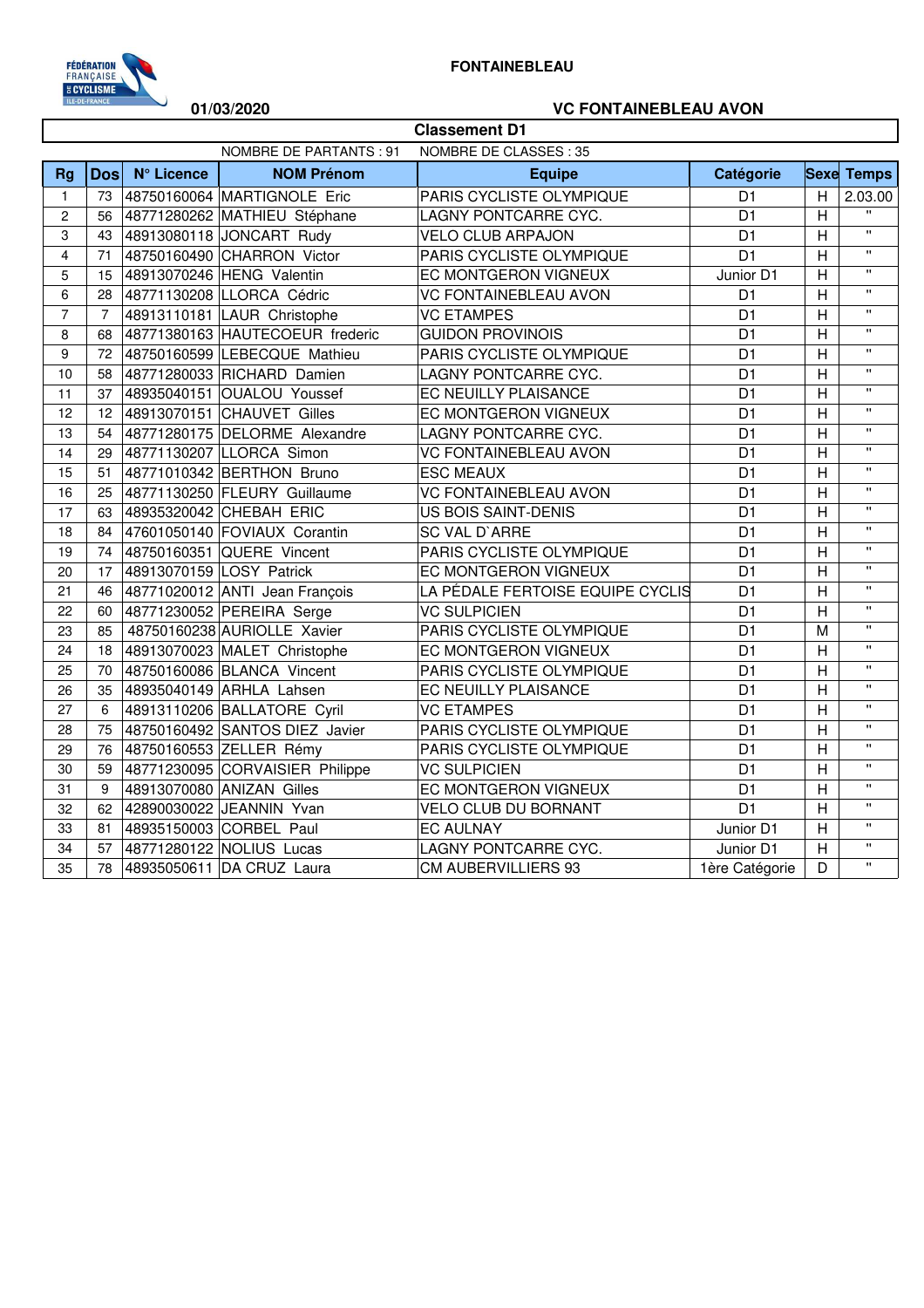|                | <b>Classement D2</b>                            |                        |                                   |                                                                    |                       |                         |                              |  |  |
|----------------|-------------------------------------------------|------------------------|-----------------------------------|--------------------------------------------------------------------|-----------------------|-------------------------|------------------------------|--|--|
|                | NOMBRE DE PARTANTS : 114 NOMBRE DE CLASSES : 47 |                        |                                   |                                                                    |                       |                         |                              |  |  |
| <b>Rg</b>      |                                                 | Dos N° Licence         | <b>NOM Prénom</b>                 | <b>Equipe</b>                                                      | Catégorie             |                         | <b>Sexe Temps</b>            |  |  |
| $\mathbf{1}$   | 118                                             |                        | 48935070419 THOMAS Etienne        | <b>B.C. NOISY LE GRAND</b>                                         | D <sub>2</sub>        | M                       | 1:49:00                      |  |  |
| $\overline{c}$ | 102                                             | CJ13                   | CHAMPOUX MAXIME                   | <b>CARTE JOURNEE</b>                                               | D <sub>2</sub>        | M                       | $\mathbf{H}$                 |  |  |
| 3              | 26                                              |                        | 48771130272 PICH Jean Luc         | <b>VC FONTAINEBLEAU AVON</b>                                       | D <sub>2</sub>        | H                       | $\mathbf{u}$                 |  |  |
| 4              | 39                                              |                        | 48913080116 MARCHOCKI Jean        | <b>VELO CLUB ARPAJON</b>                                           | D <sub>2</sub>        | H                       | $\mathbf{H}$                 |  |  |
|                | 44                                              |                        | 48913020373 BOTTONE PATRICK       | AS CORBEIL ESSONNES                                                | D <sub>2</sub>        |                         | $\pmb{\mathsf{H}}$           |  |  |
| 5              |                                                 |                        |                                   |                                                                    |                       | H                       | $\mathbf{H}$                 |  |  |
| 6              | 6                                               |                        | 48771210095 LEGLANTIER Olivier    | <b>CC PONTHIERRY PRINGY</b>                                        | D <sub>2</sub>        | H                       | $\mathbf{u}$                 |  |  |
| $\overline{7}$ | 54                                              |                        |                                   | 48750160401 CHEVALIER DUFLOT Rapha PARIS CYCLISTE OLYMPIQUE        | D <sub>2</sub>        | H                       |                              |  |  |
| 8              | 72                                              |                        | 48771230068 BOSCHI Loic           | <b>VC SULPICIEN</b>                                                | D <sub>2</sub>        | H                       | $\mathbf{H}$                 |  |  |
| 9              | 4                                               |                        | 48771210068 HAGUE Samuel          | <b>CC PONTHIERRY PRINGY</b>                                        | Junior D <sub>2</sub> | H                       | $\mathbf{H}$                 |  |  |
| 10             | 43                                              |                        | 44280220133 BONNAY Sylvain        | ES AUNEAU CYCLISME                                                 | D <sub>2</sub>        | H                       | $\mathbf{H}$                 |  |  |
| 11             | 8                                               |                        | 48771020241 LAVENANT Pascal       | LA PÉDALE FERTOISE EQUIPE CYCLIS                                   | D <sub>2</sub>        | H                       | $\mathbf{H}$                 |  |  |
| 12             | 19                                              |                        | 48771130046 BESCOND Patrick       | <b>VC FONTAINEBLEAU AVON</b>                                       | D <sub>2</sub>        | H                       | $\mathbf{H}$                 |  |  |
| 13             | 48                                              |                        | 48771150233 PRIGENT Marin         | <b>TEAM PELTRAX - CSD</b>                                          | D <sub>2</sub>        | H                       | $\mathbf{H}$                 |  |  |
| 14             | 68                                              | 48771520070 LEMEY Eric |                                   | TEAM CYCLISTE BUSSY                                                | D <sub>2</sub>        | H                       | $\mathbf{H}$                 |  |  |
| 15             | 81                                              |                        | 49504650262 MAURIN Yvan           | <b>PERIERS CYCLISME</b>                                            | D <sub>2</sub>        | H                       | $\mathbf{H}$                 |  |  |
| 16             | 50                                              |                        | 48946040404 PUDELKO Jean Francois | <b>US CRETEIL</b>                                                  | D <sub>2</sub>        | H                       | $\mathbf{H}$                 |  |  |
| 17             | 97                                              |                        | 48771090072 DAVEAU Frédéric       | US NEMOURS ST PIERRE                                               | D <sub>2</sub>        | H                       | $\mathbf{H}$                 |  |  |
| 18             | 69                                              | 48771140035 FAHY Cyril |                                   | <b>JS FERTE GAUCHER</b>                                            | $\overline{D2}$       | $\overline{H}$          | $\mathbf{H}$                 |  |  |
| 19             | $\overline{c}$                                  |                        | 48924150226 LUTAJ ETIENNE         | <b>COURBEVOIE SPORTS CYCLISME</b>                                  | $\overline{D2}$       | H                       | $\mathbf{H}$                 |  |  |
| 20             | 52                                              |                        | 48750160060 BIALE Valentin        | PARIS CYCLISTE OLYMPIQUE                                           | $\overline{D2}$       | H                       | $\overline{\mathbf{u}}$      |  |  |
| 21             | 116                                             |                        | 48946030048 FRANCHI Aurélien      | <b>VC DES CHEMINOTS ET VILLENEUVOI:</b>                            | D <sub>2</sub>        | M                       | $\mathbf{H}$                 |  |  |
| 22             | 53                                              |                        | 48750160575 CAZIN William         | PARIS CYCLISTE OLYMPIQUE                                           | $\overline{D2}$       | H                       | $\mathbf{H}$                 |  |  |
| 23             | 55                                              |                        | 48750160583 DARMENDRAIL Vincent   | PARIS CYCLISTE OLYMPIQUE                                           | D <sub>2</sub>        | H                       | $\mathbf{H}$                 |  |  |
| 24             | 9                                               |                        | 48771020036 PARIS Richard         | LA PÉDALE FERTOISE EQUIPE CYCLIS                                   | D <sub>2</sub>        | H                       | $\mathbf{H}$                 |  |  |
| 25             | 101                                             |                        | 48771130284 GOUPIL Christophe     | <b>VC FONTAINEBLEAU AVON</b>                                       | D <sub>2</sub>        | M                       | $\mathbf{H}$                 |  |  |
| 26             | 10                                              |                        | 48771020099 PRUVOST Sébastien     | LA PÉDALE FERTOISE EQUIPE CYCLIS                                   | D <sub>2</sub>        | H                       | $\mathbf{H}$                 |  |  |
| 27             | 27                                              |                        | 48771130227 SIBLET Sébastien      | <b>VC FONTAINEBLEAU AVON</b>                                       | $\overline{D2}$       | H                       | $\overline{\mathbf{u}}$      |  |  |
| 28             | 105                                             |                        | 51460460039 TRONCHE LILIAN        | EV BRETENOUX BIARS                                                 | $\overline{D2}$       | M                       | $\overline{\mathbf{u}}$      |  |  |
| 29             | $\mathbf{1}$                                    |                        | 48924150217 GARNIER Philippe      | COURBEVOIE SPORTS CYCLISME                                         | D <sub>2</sub>        | H                       | $\mathbf{H}$                 |  |  |
| 30             | 46                                              |                        | 48771150083 BARBOSA José          | <b>TEAM PELTRAX - CSD</b>                                          | D <sub>2</sub>        | H                       | $\mathbf{H}$                 |  |  |
| 31             | 114                                             | CJ <sub>20</sub>       | <b>CYPRIEN KENNY</b>              | <b>CARTE JOURNEE</b>                                               | D <sub>2</sub>        | M                       | $\mathbf{H}$                 |  |  |
| 32             | 94                                              |                        | 48771510135 HERBLOT Matthieu      | <b>TEAM HBS CYCLING</b>                                            | D <sub>2</sub>        | H                       | $\mathbf{H}$                 |  |  |
| 33             | 29                                              |                        |                                   | 42890570058 DEFROMONT Charles Maxim PERSEVERANTE PONT/YONNE CYCLIS | $\overline{D2}$       | H                       | $\mathbf{H}$                 |  |  |
| 34             | 91                                              |                        | 48946150054 SENEGAS Laurent       | <b>VC VINCENNES</b>                                                | D <sub>2</sub>        | H                       | $\mathbf{H}$                 |  |  |
| 35             |                                                 |                        | 100 48935040023 LEPAGNEZ Henri    | EC NEUILLY PLAISANCE                                               | D2                    | $\overline{\mathsf{M}}$ | $\overline{\mathbf{u}}$      |  |  |
| 36             | 76                                              |                        | 48935130051 LE TORIELLEC Yves     | <b>USM GAGNY</b>                                                   | D <sub>2</sub>        | H                       | $\mathbf{H}$                 |  |  |
| 37             | 28                                              |                        | 42890570013 DEBREU Sébastien      | PERSEVERANTE PONT/YONNE CYCLIS                                     | D <sub>2</sub>        | H                       | $\mathbf{H}$                 |  |  |
| 38             | 3                                               |                        | 48771210062 BOURREAU Sébastien    | <b>CC PONTHIERRY PRINGY</b>                                        | D <sub>2</sub>        | H                       | $\pmb{\mathsf{H}}$           |  |  |
| 39             | 115                                             |                        | 48750160467 PEAUD Lélio           | PARIS CYCLISTE OLYMPIQUE                                           | Junior D2             | M                       | $\mathbf{H}$                 |  |  |
| 40             | 25                                              |                        | 48771130317 NATUREL Joël          | <b>VC FONTAINEBLEAU AVON</b>                                       | D <sub>2</sub>        | H                       | $\mathbf{H}$                 |  |  |
| 41             | 98                                              | CJ <sub>12</sub>       | BLUM JEAN CLAUDE                  | CARTE JOURNEE                                                      | D <sub>2</sub>        | M                       | $\mathbf{H}$                 |  |  |
| 42             | 66                                              |                        | 48771280168 ANDRE David           | LAGNY PONTCARRE CYC.                                               | D <sub>2</sub>        | H                       | $\mathbf{H}$<br>$\mathbf{H}$ |  |  |
| 43             | 42                                              |                        | 48913080119 TAN Muammer           | <b>VELO CLUB ARPAJON</b>                                           | D <sub>2</sub>        | H                       | $\mathbf{H}$                 |  |  |
| 44             | 14                                              |                        | 48913070362 MARGUERITE Damien     | EC MONTGERON VIGNEUX                                               | D <sub>2</sub>        | H                       | $\mathbf{H}$                 |  |  |
| 45             |                                                 | 112 $ CJ18 $           | REGNIER GERARD                    | <b>CARTE JOURNEE</b>                                               | D <sub>2</sub>        | M                       | $\mathbf{H}$                 |  |  |
| 46             | 90                                              |                        | 48946150053 SENEGAS Jean Claude   | <b>VC VINCENNES</b>                                                | D <sub>2</sub>        | H                       | $\mathbf{H}$                 |  |  |
| 47             | 103                                             |                        | 48913070338 MICHEL Sebastien      | EC MONTGERON VIGNEUX                                               | D <sub>2</sub>        | M                       |                              |  |  |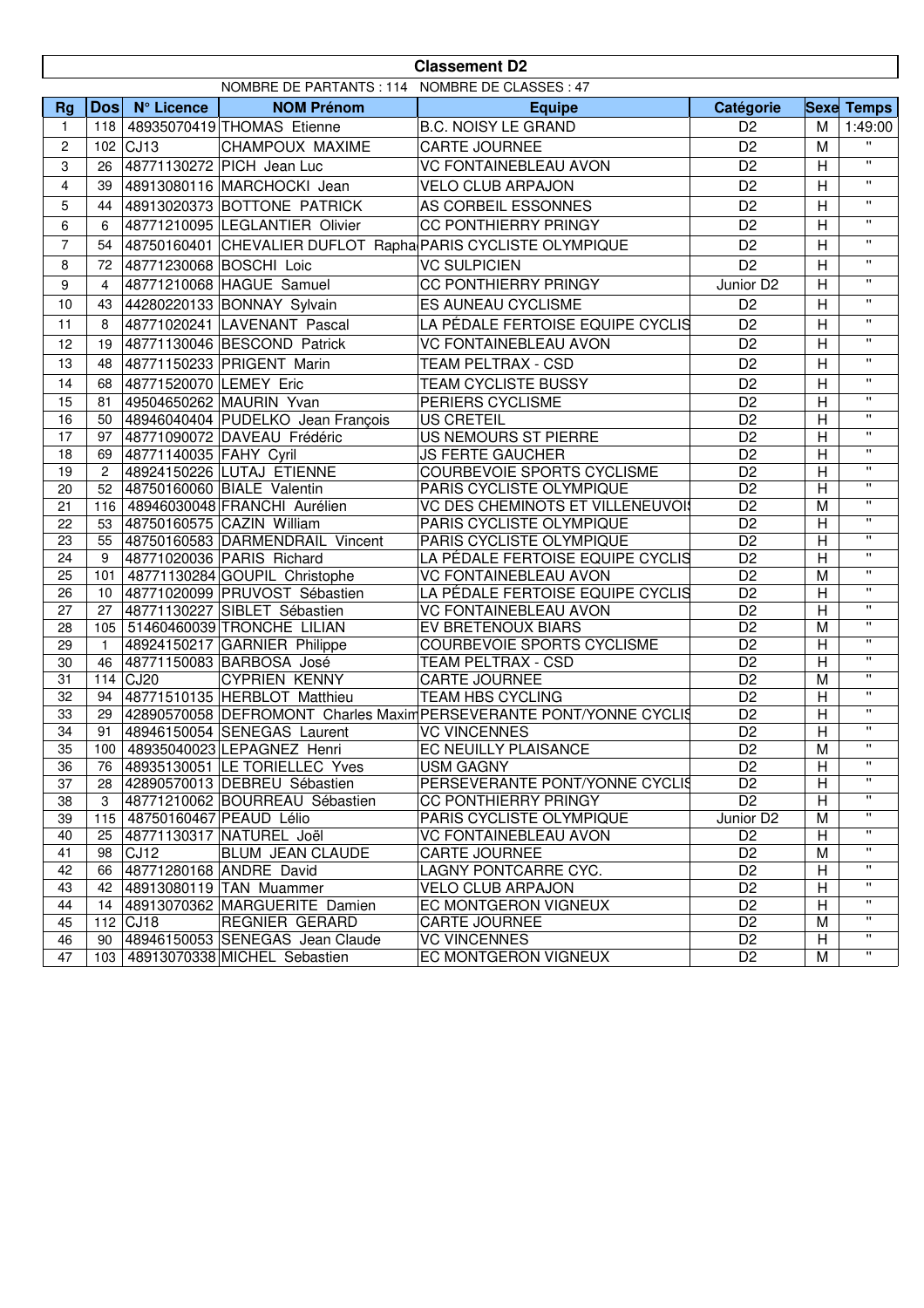|                         | <b>Classement D3</b>                             |                         |                                    |                              |                 |                |                         |  |
|-------------------------|--------------------------------------------------|-------------------------|------------------------------------|------------------------------|-----------------|----------------|-------------------------|--|
|                         | NOMBRE DE PARTANTS: 67<br>NOMBRE DE CLASSES : 60 |                         |                                    |                              |                 |                |                         |  |
| <b>Rg</b>               |                                                  | Dos N° Licence          | <b>NOM Prénom</b>                  | <b>Equipe</b>                | Catégorie       |                | <b>Sexe Temps</b>       |  |
| $\mathbf{1}$            | 61                                               | CJ <sub>2</sub>         | VALLAR David                       | CARTE JOURNEE                | D <sub>3</sub>  | M              | 1:37:15                 |  |
| $\overline{c}$          | 35                                               |                         | 48771280311 CARPENTIER Laurent     | LAGNY PONTCARRE CYC.         | $\overline{D3}$ | H              | $\pmb{\mathsf{u}}$      |  |
| 3                       | 33                                               |                         | 48935050651 FERREIRA Armenio       | <b>CM AUBERVILLIERS 93</b>   | D <sub>3</sub>  | H              | $\mathbf{H}$            |  |
| $\overline{\mathbf{4}}$ | 16                                               |                         | 48771130027 ROUYAU Bertrand        | <b>VC FONTAINEBLEAU AVON</b> | D <sub>3</sub>  | $\overline{H}$ | $\mathbf{u}$            |  |
| 5                       | 55                                               |                         | 48924020107 LHUISSIER Gilbert      | LES BLEUS DE FRANCE          | $\overline{D3}$ | $\overline{H}$ | $\overline{\mathbf{u}}$ |  |
| $\,6$                   | 60                                               | CJ <sub>1</sub>         | RICHARD Pascal                     | CARTE JOURNEE                | $\overline{D3}$ | $\overline{M}$ | $\mathbf{H}$            |  |
| $\overline{7}$          | 18                                               |                         | 48935040148 LEGENTIL Serge         | EC NEUILLY PLAISANCE         | D3              | $\overline{H}$ | $\overline{\mathbf{u}}$ |  |
| 8                       | 49                                               | 48750160547 PIAT Michel |                                    | PARIS CYCLISTE OLYMPIQUE     | D <sub>3</sub>  | $\overline{H}$ | $\mathbf{H}$            |  |
| 9                       | 17                                               |                         | 48935040095 DESESQUELLE William    | EC NEUILLY PLAISANCE         | $\overline{D3}$ | $\overline{H}$ | $\overline{\mathbf{u}}$ |  |
| 10                      | 21                                               |                         | 48924200228 DE SANCTIS Luciano     | CSM VILLENEUVE LA GARENNE    | D <sub>3</sub>  | H              | $\mathbf{H}$            |  |
| 11                      | 63                                               |                         | 48750160593 LETELLIER Hugues       | PARIS CYCLISTE OLYMPIQUE     | $\overline{D3}$ | M              | $\overline{\mathbf{u}}$ |  |
| 12                      | 32                                               |                         | 48935330190 PINON Cédric           | <b>ES STAINS-CYCLISME</b>    | D <sub>3</sub>  | H              | $\mathbf{H}$            |  |
| 13                      | 46                                               |                         | 42890450295 CALMUS Régis           | VELO CLUB D'AUXERRE          | $\overline{D3}$ | $\overline{H}$ | $\mathbf{H}$            |  |
| 14                      | $\overline{c}$                                   |                         | 48924150126 LETOURNEUR Régis       | COURBEVOIE SPORTS CYCLISME   | D3              | $\overline{H}$ | $\overline{\mathbf{u}}$ |  |
| 15                      | 68                                               |                         | 48946080009 DORANGES Elie Patrick  | <b>TROPIKANA</b>             | $\overline{D3}$ | M              | $\mathbf{H}$            |  |
| 16                      | 25                                               |                         | 48924030008 BULTIEAU Jean Pierre   | RUEIL A.C.                   | D <sub>3</sub>  | H              | $\mathbf{u}$            |  |
| 17                      | 42                                               |                         | 48935130311 LEMAITRE Laurent       | <b>USM GAGNY</b>             | D <sub>3</sub>  | $\overline{H}$ | $\mathbf{H}$            |  |
| 18                      | 19                                               |                         | 48935040119 PERRIN Bruno           | EC NEUILLY PLAISANCE         | D <sub>3</sub>  | $\overline{H}$ | $\mathbf{H}$            |  |
| 19                      | 26                                               |                         | 48771150124 DE OLIVEIRA Carlos     | TEAM PELTRAX - CSD           | $\overline{D3}$ | $\overline{H}$ | $\mathbf{H}$            |  |
| 20                      | 36                                               |                         | 48771280270 KURNIKOWSKI Sylvain    | LAGNY PONTCARRE CYC.         | $\overline{D3}$ | $\overline{H}$ | $\overline{\mathbf{u}}$ |  |
| 21                      | 8                                                |                         | 48771130324 GALVAING Damien        | <b>VC FONTAINEBLEAU AVON</b> | $\overline{D3}$ | $\overline{H}$ | $\mathbf{H}$            |  |
| 22                      | 56                                               |                         | 48913110204 LAMBERT RONAN          | <b>VC ETAMPES</b>            | $\overline{D3}$ | H              | $\overline{\mathbf{u}}$ |  |
| 23                      | 58                                               |                         | 48750160248 PERDRIEAU François     | PARIS CYCLISTE OLYMPIQUE     | $\overline{D3}$ | M              | $\overline{\mathbf{u}}$ |  |
| 24                      | 28                                               |                         | 48771150160 HALBOUT Franck         | TEAM PELTRAX - CSD           | $\overline{D3}$ | H              | $\mathbf{H}$            |  |
| 25                      | 24                                               |                         | 48913080123 DOLLIN Henri           | <b>VELO CLUB ARPAJON</b>     | D <sub>3</sub>  | $\overline{H}$ | $\mathbf{H}$            |  |
| 26                      | 69                                               | CJ <sub>5</sub>         | <b>MOMON Tristan</b>               | CARTE JOURNEE                | $\overline{D3}$ | M              | $\mathbf{H}$            |  |
| 27                      | 13                                               |                         | 48771130329 LESAGE Didier          | <b>VC FONTAINEBLEAU AVON</b> | $\overline{D3}$ | $\overline{H}$ | $\overline{\mathbf{u}}$ |  |
| 28                      | $\overline{4}$                                   | 48771130169 BONY Alain  |                                    | <b>VC FONTAINEBLEAU AVON</b> | $\overline{D3}$ | $\overline{H}$ | $\mathbf{H}$            |  |
| 29                      | 65                                               |                         | 48771280230 TAUVERON Eric          | LAGNY PONTCARRE CYC.         | D <sub>3</sub>  | M              | $\mathbf{u}$            |  |
| 30                      | $\overline{7}$                                   |                         | 48771130328 DESMOULINS Didier      | <b>VC FONTAINEBLEAU AVON</b> | D <sub>3</sub>  | H              | $\mathbf{H}$            |  |
| 31                      | 9                                                |                         | 48771130299 HUBERT Stephane        | <b>VC FONTAINEBLEAU AVON</b> | D <sub>3</sub>  | H              | $\mathbf{H}$            |  |
| $\overline{32}$         | 45                                               |                         | 48957130285 GEFFROY Philippe       | A. SOISY ENGHIEN LA BARRE    | D <sub>3</sub>  | $\overline{H}$ | $\mathbf{H}$            |  |
| 33                      | 40                                               |                         | 48771230017 VERGER Patrice         | <b>VC SULPICIEN</b>          | D <sub>3</sub>  | H              | $\pmb{\mathsf{H}}$      |  |
| 34                      | 23                                               |                         | 48771210125 BONTOUR Sébastien      | <b>CC PONTHIERRY PRINGY</b>  | D <sub>3</sub>  | H              | $\mathbf{u}$            |  |
| 35                      | 37                                               |                         | 48771280009 LIENARD Guillaume      | LAGNY PONTCARRE CYC.         | $\overline{D3}$ | $\overline{H}$ | $\overline{\mathbf{u}}$ |  |
| $\overline{36}$         | 10                                               |                         | 48771130274 JULLY Patrick          | <b>VC FONTAINEBLEAU AVON</b> | $\overline{D3}$ | $\overline{H}$ | $\overline{\mathbf{u}}$ |  |
| $\overline{37}$         |                                                  |                         | 15 48771130242 RIBET Vincent       | <b>VC FONTAINEBLEAU AVON</b> | D <sub>3</sub>  | $\overline{H}$ | $\mathbf{H}$            |  |
| 38                      | 11                                               |                         | 48771130210 LECOMTE Marc           | VC FONTAINEBLEAU AVON        | D <sub>3</sub>  | H              | $\mathbf{H}$            |  |
| 39                      | 54                                               | 48913260093 GIL Norbert |                                    | AC ORSAY                     | D <sub>3</sub>  | H              |                         |  |
| 40                      | 5                                                |                         | 48771130283 DA COSTA MARTINS Vitor | <b>VC FONTAINEBLEAU AVON</b> | D <sub>3</sub>  | Н              | $\pmb{\mathsf{H}}$      |  |
| 41                      | 39                                               |                         | 48771230079 DURAND Wilfried        | <b>VC SULPICIEN</b>          | $\overline{D3}$ | H              | $\mathbf{H}$            |  |
| 42                      | 62                                               |                         | 48946160049 BOTTINI William        | UC BORDS DE MARNE            | D <sub>3</sub>  | M              | $\mathbf{H}$            |  |
| 43                      | 29                                               |                         | 48771150037 HUNGER Norbert         | TEAM PELTRAX - CSD           | D <sub>3</sub>  | H              | $\mathbf{H}$            |  |
| 44                      | 3                                                |                         | 48924010066 PLAZA Olivier          | <b>CSM PUTEAUX</b>           | $\overline{D3}$ | Η              | $\mathbf{H}$            |  |
| 45                      | 6                                                |                         | 48771130020 DA SILVA Amarilio      | <b>VC FONTAINEBLEAU AVON</b> | $\overline{D3}$ | H              | $\mathbf{H}$            |  |
| 46                      | 14                                               | 48771130195 PICH Sylvie |                                    | <b>VC FONTAINEBLEAU AVON</b> | D <sub>3</sub>  | D              | н.                      |  |
| 47                      | 43                                               |                         | 48935130115 SEGUIN Philippe        | <b>USM GAGNY</b>             | D <sub>3</sub>  | Н              | $\pmb{\mathsf{H}}$      |  |
| 48                      | 20                                               |                         | 48924200108 DA CRUZ Aderito        | CSM VILLENEUVE LA GARENNE    | D <sub>3</sub>  | Η              | $\pmb{\mathsf{H}}$      |  |
| 49                      | 22                                               |                         | 42891050266 POSENATO Claude        | <b>VELO CLUB DU SENONAIS</b> | D <sub>3</sub>  | H              | $\mathbf{H}$            |  |
| 50                      | 41                                               |                         | 48935130077 LECLERC Serge          | <b>USM GAGNY</b>             | $\overline{D3}$ | H              | $\mathbf{H}$            |  |
| 51                      | 47                                               |                         | 48771240004 TARDIVEAU Daniel       | <b>VC SAINT-MAMMES</b>       | D <sub>3</sub>  | H              | $\mathbf{H}$            |  |
| 52                      | 38                                               |                         | 48771280155 REGNAULT Tristan       | LAGNY PONTCARRE CYC.         | $\overline{D3}$ | H              | $\mathbf{H}$            |  |
| 53                      | 67                                               | CJ4                     | <b>BOLMIN Ludovic</b>              | <b>CARTE JOURNEE</b>         | D <sub>3</sub>  | M              | н.                      |  |
| 54                      | 30                                               |                         | 48771150210 REINE Thierry          | TEAM PELTRAX - CSD           | D <sub>3</sub>  | Н              | н.                      |  |
| 55                      | 44                                               |                         | 48935130307 TESSIER Philippe       | <b>USM GAGNY</b>             | D <sub>3</sub>  | Н              | $\mathbf{H}$            |  |
| 56                      | 48                                               |                         | 48750160477 MOLDES Lionel          | PARIS CYCLISTE OLYMPIQUE     | D <sub>3</sub>  | Н              | $\pmb{\mathsf{H}}$      |  |